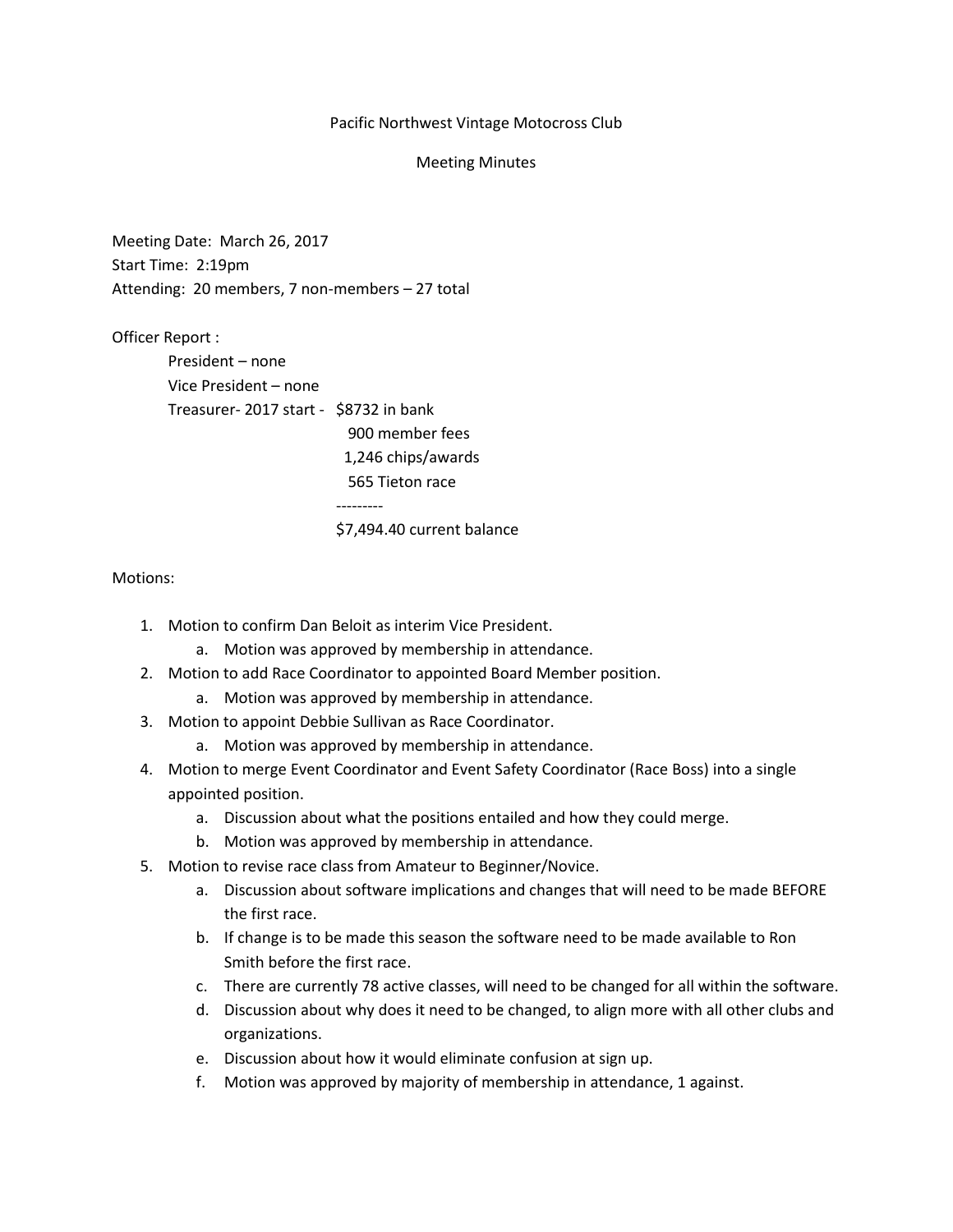Old/Unfinished Business:

- 1. 2016 Awards were available for pickup
- 2. Kris covered election numbers
	- a. 110 members, 102 gave email addresses, 2 came back undeliverable.
	- b. 100 members to vote, 47 actually voted
	- c. 11 people nominated for President, 4 were not members, 6 declined, 1 accepted
	- d. 5 people nominated for Secretary, 2 declined, 1 not eligible, 2 accepted

## New Business:

- 1. Warren Why can't non-members win year end awards if they race at least 5 of 8 races?
	- a. Comments
		- i. Club = membership, if you want to be eligible for an award you need to pay for your membership
		- ii. Why pay the fee if you can still get all the benefits?
		- iii. Mudslingers give awards member or not
		- iv. Have non-members pay a trophy fee
		- v. Membership fee can be paid at any time up to and including the final race
	- b. Motion was entered to vote Must be a club member to be eligible for season end awards.
	- c. Motion was approved by majority of membership in attendance, 2 against.
- 2. Discussion about how to get someone moved up in a class if you feel they have entered the wrong one.
	- a. Need to be brought to the attention of the Race Coordinator who should then bring it up with the person in question.
	- b. Race Boss should be paying attention to races
	- c. Ideas and suggestions of ways to enforce:
		- i. Membership cards with race class on them
	- d. Racers need to self police
	- e. Currently there is no method of enforcement
	- f. No conclusion on how to handle this officially, discussion to be continued.
- 3. Call for volunteers for newly created Event & Safety Coordinator
	- a. No volunteers
- 4. Upcoming Races
	- a. Boise, rules and general info were shared by Jan
	- b. Tieton, Kyle Corbin Memorial Lap, King of the Hill hole shot, Iron Man moto 11 laps.
		- i. Work is underway to address safety concerns
		- ii. Implementing hill into track
		- iii. Improved spectator viewing